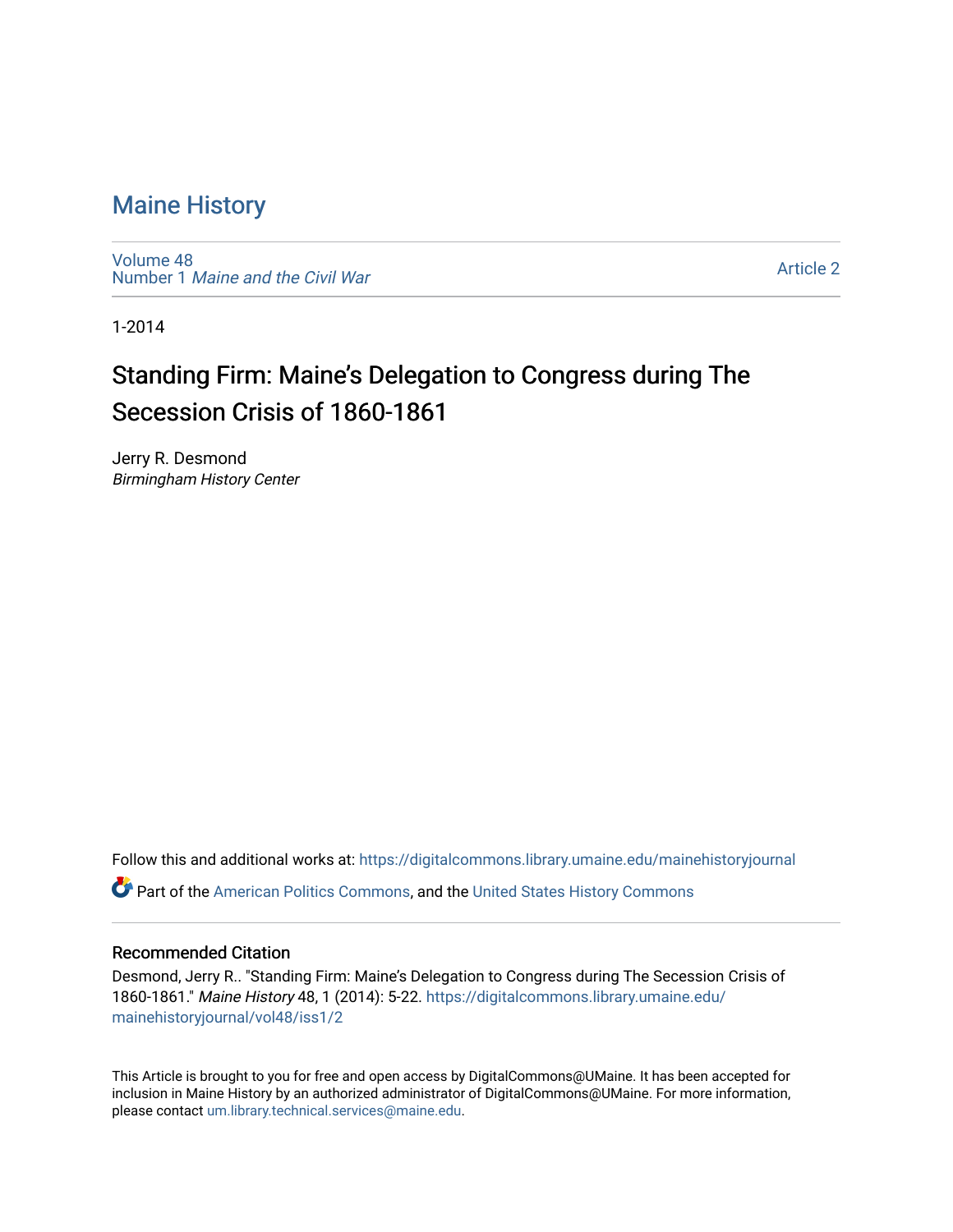# STANDING FIRM: MAINE'S DELEGATION TO CONGRESS DURING THE SECESSION CRISIS OF 1860-1861

BY JERRY R. DESMOND

*In the years leading up to the Civil War, many Americans in both the North and the South considered it inevitable that a war between the sections would occur. Historians have debated this idea ever since. Could the war have been avoided? Was a compromise between the sections of the country possible? In this article, the author examines the role played by Maine's congressional delegation in resisting compromise during the Great Secession Winter of 1860-1861. The author is a graduate of the University of Maine, with master's degrees in education (1979) and Arts (History-1991). He served as the lead consulting curator during the planning and development of the National Civil War Museum in Harrisburg, Pennsylvania. He is the author of several books and articles about the Civil War, including the forthcoming* Mantled in Smoke and Fire: Maine Regiments at Gettysburg *(Spring 2014). He is currently the executive director of the Birmingham History Center in Birmingham, Alabama.*

GREAT DEAL has been written in the past century and a half<br>about the "inevitability" of the Civil War. The blame for the con-<br>flict has been placed on the "Black Republicans," the slavocracy,<br>the Congress James Buchanan, t about the "inevitability" of the Civil War. The blame for the conflict has been placed on the "Black Republicans," the slavocracy, the Congress, James Buchanan, the fire-eaters, Abraham Lincoln, and any other number or combination of promulgators. According to historian Allen Nevins, "For Americans in 1861, as for many other people throughout history, war was easier than wisdom and courage."1 Civil War historian Dwight Dumond has argued that we should not consider the war to have been inevitable. "It has been my constant concern," Dumond noted, "to detach myself from the tradition that the Civil War was irrepressible. That idea implies that the American people were incapable of solving a difficult problem except by bloodletting, and confuses the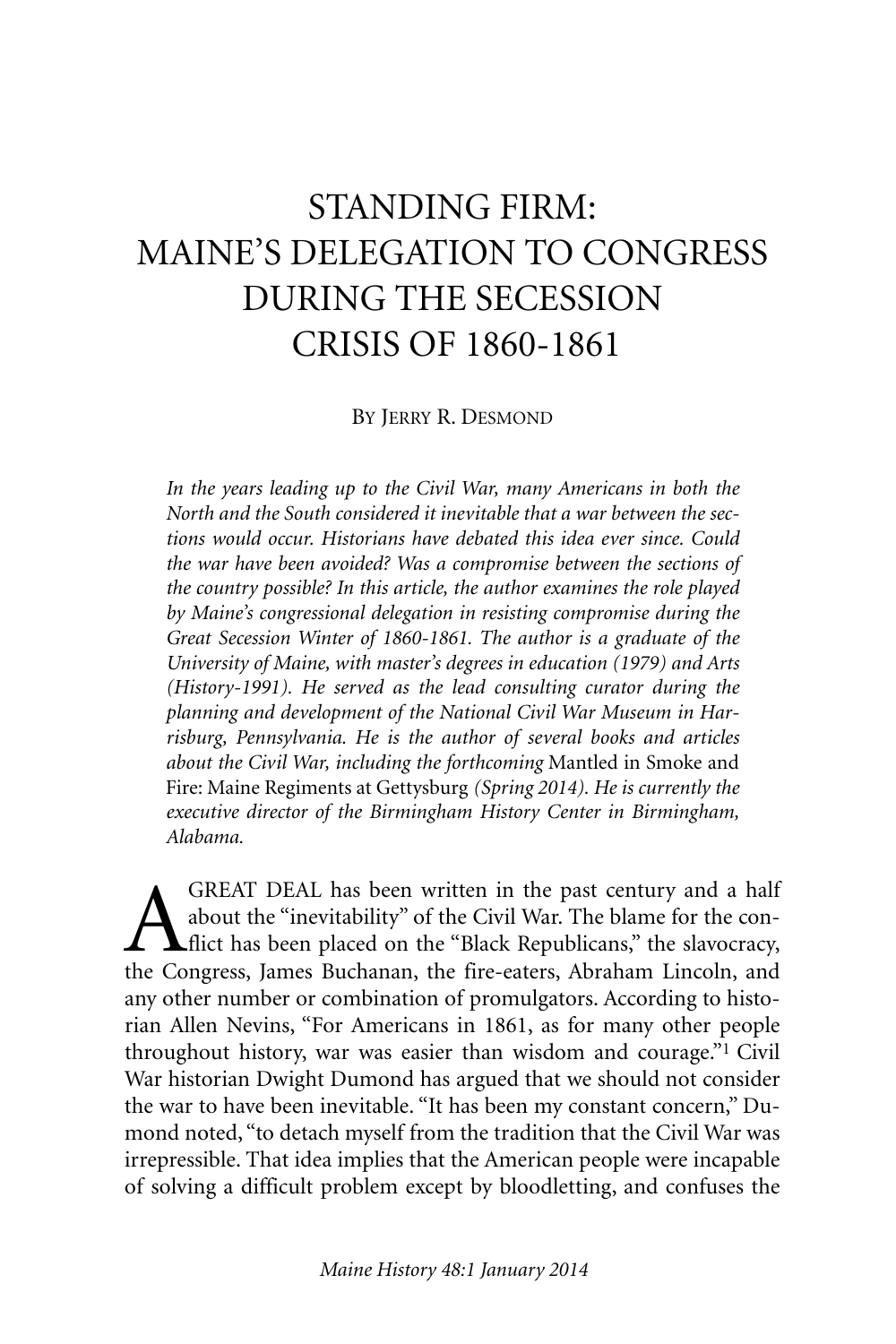designs of party politicians with the arts of statesmanship."2 It is an interesting exercise to determine what role the citizens and representatives of the state of Maine played in the months between the presidential election in November 1860 and the firing on Fort Sumter in April 1861. As a state with considerable political clout in the mid-nineteenth century, were there any Maine men of wisdom and courage, any statesmen to repress the march towards civil war?

"The people are all right everywhere, even in the cities, and our friends have only to stand firm, as I tell all, they will be sure to do," wrote Vice-President-elect Hannibal Hamlin to Senator Lyman Trumbell (R-Ill) in December 1860. 3 Earlier in the month, Trumbell had received a letter from President-elect Abraham Lincoln stating, "Let there be no compromise on the question of extending slavery. If there be, all our labor is lost, and ere long, must be done again . . . . The tug has to come and better now, than any time hereafter."<sup>4</sup> This, then, was to be the policy of the Republican Party in the interim between the election of 1860 and the inauguration of Lincoln in March 1861, to "stand firm" and offer "no compromise."

This firm stance was evident in Maine, where attempts to repeal the state's personal liberty laws (which counteracted the federal fugitive slave laws) ended in failure.<sup>5</sup> But what of the Republicans at the national level, and their efforts to hold off attempts at compromise until, at least, Lincoln could take hold of the reins of government? What part did the Maine congressional delegation play in this attempt? Maine had eight members in its delegation to the "lame duck" second session of the Thirty-sixth Congress, which met from December 1860 to March 1861. Its six members in the House of Representatives were also "lame ducks" in the true sense of the phrase, as all of them were serving the end of their two-year terms and had not been re-elected. This was not due to any unpopularity with the voters of the state. In the nineteenth century, it was common for members of the same party to follow a practice of "rotation in office" in safe districts, allowing other leading members of the party to go to Washington for a term. As "good Republicans," they could expect some other political plum as a reward for their magnanimity, especially as a Republican would soon take the highest office in the land and begin dispensing political patronage. 6

In the winter of 1860-61, the six members of Maine's delegation to the House of Representatives were Daniel Sommes of Biddeford, John J. Perry of Oxford, Ezra French of Damariscotta, Freeman Morse of Bath, Stephen Coburn of Skowhegan, and Stephen C. Foster of Pembroke. All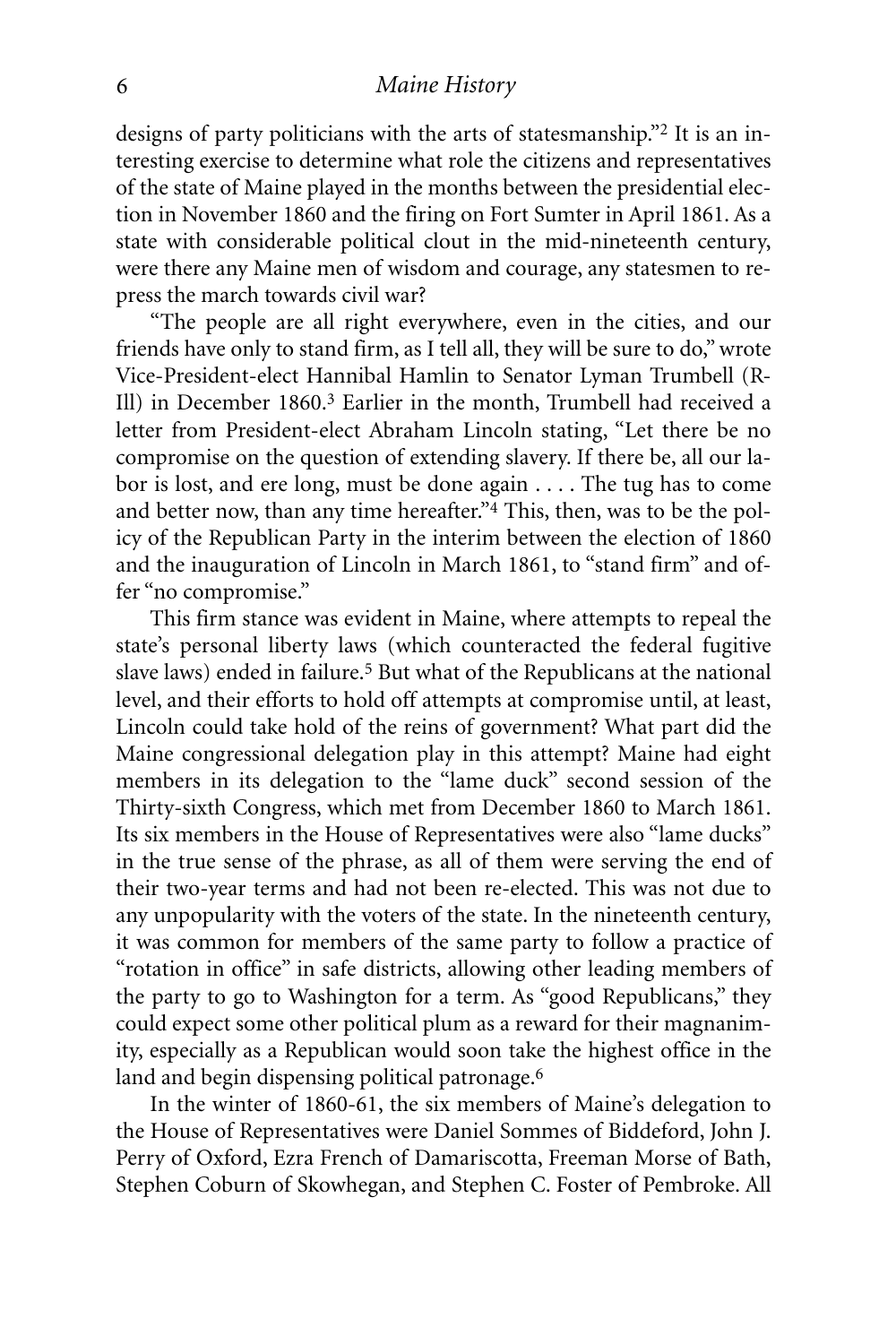

Stephen Coburn of Skowhegan, pictured here with his daughter Louise in 1865, served in the House of Representatives during the winter of 1860-1861. Out of Maine's six representatives in the House, Coburn had the least political experience at the national level. Courtesy of the Skowhegan History Museum & Research Center.

of these men were Republicans and all had extensive political experience. John J. Perry, for example, was a second-term member and editor of the *Oxford Democrat* (he continued to write the editorial page from Washington). Freeman Morse had the most experience, as he first served in the House as a Whig in 1843. Stephen Coburn had the least experience at the national level, as he was appointed to serve the remainder of Israel Washburn's term as soon as Washburn was inaugurated as governor of Maine. Coburn, however, did have a great deal of political experience at the state level.

During the secession crisis, these men did little or nothing to bring about a compromise between the North and the South. Freeman Morse was the most loquacious of Maine's representatives, yet he only delivered ten speeches in the House during the winter of secession. Likewise, Foster spoke nine times, French eight, and Perry seven. Sommes and Coburn each spoke only once on the floor of the House during the entire lame duck session. 7 In most cases, their speeches were not related to the secession crisis, but only to conduct the daily business of the Congress. They offered no compromise resolutions, gave no speeches of reconciliation or offerings of hope. Only John J. Perry gave anything like a major speech on the issue of secession. On January 17, 1861, Perry delivered a speech that could only be considered an attack on the South. By that time four southern states had seceded from the Union – and more would soon follow. Perry and other Republicans saw this as treason. "Can the violators of the law – the men who are making war upon the Government – when called to answer for their offenses, hide themselves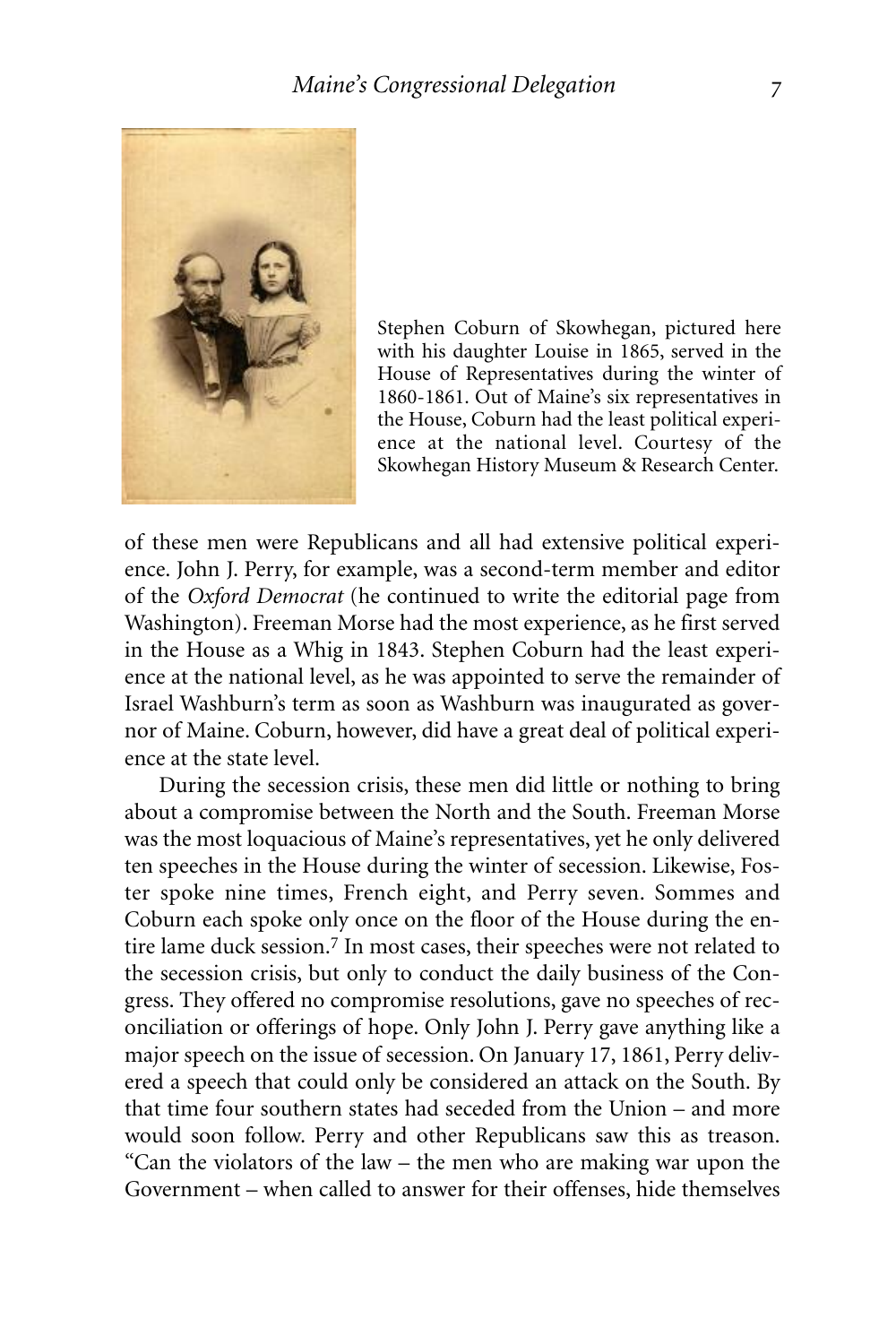

Hannibal Hamlin served alongside William Pitt Fessenden as one of Maine's two senators during the secession crisis. In January 1861, Hamlin resigned his seat in the Senate when he became vicepresident-elect. Maine Historical Society Collections.

behind the specious plea of State sovereignty?" he asked. He concluded with a stern warning:

To our brethren in the slave States who are sincerely laboring to save the Union, I would extend the olive branch of peace. To them I would make any reasonable concessions that would not involve a sacrifice of principle, or be construed into an abandonment of the doctrines of the Chicago platform [of the Republican Party]. To the Rebels in the cotton states, who are preaching and practicing treason, who are trampling the national flag in the dust, who are seizing our forts and stealing our arms, I have no compromises to offer. They ask for none and I would offer none. So long as they stand with arms in their hands; so long as they stand pointing their weapons of death at American citizens; so long as they forcibly resist the laws of our common country, my voice is for war. 8

The members of Maine's delegation to the House of Representatives knew where their allegiances lay. Committed to the anti-expansion of slavery plank of their party's Chicago platform, as good Republicans they must wait, stand firm, and not give in to the demands of secessionists or the pleas of compromisers.

Although Maine's representatives in the House contributed little to the national debate on disunion, the state was well represented in the other chamber. Maine's two senators, Hannibal Hamlin of Bangor and William Pitt Fessenden of Portland, both Republicans, were prominent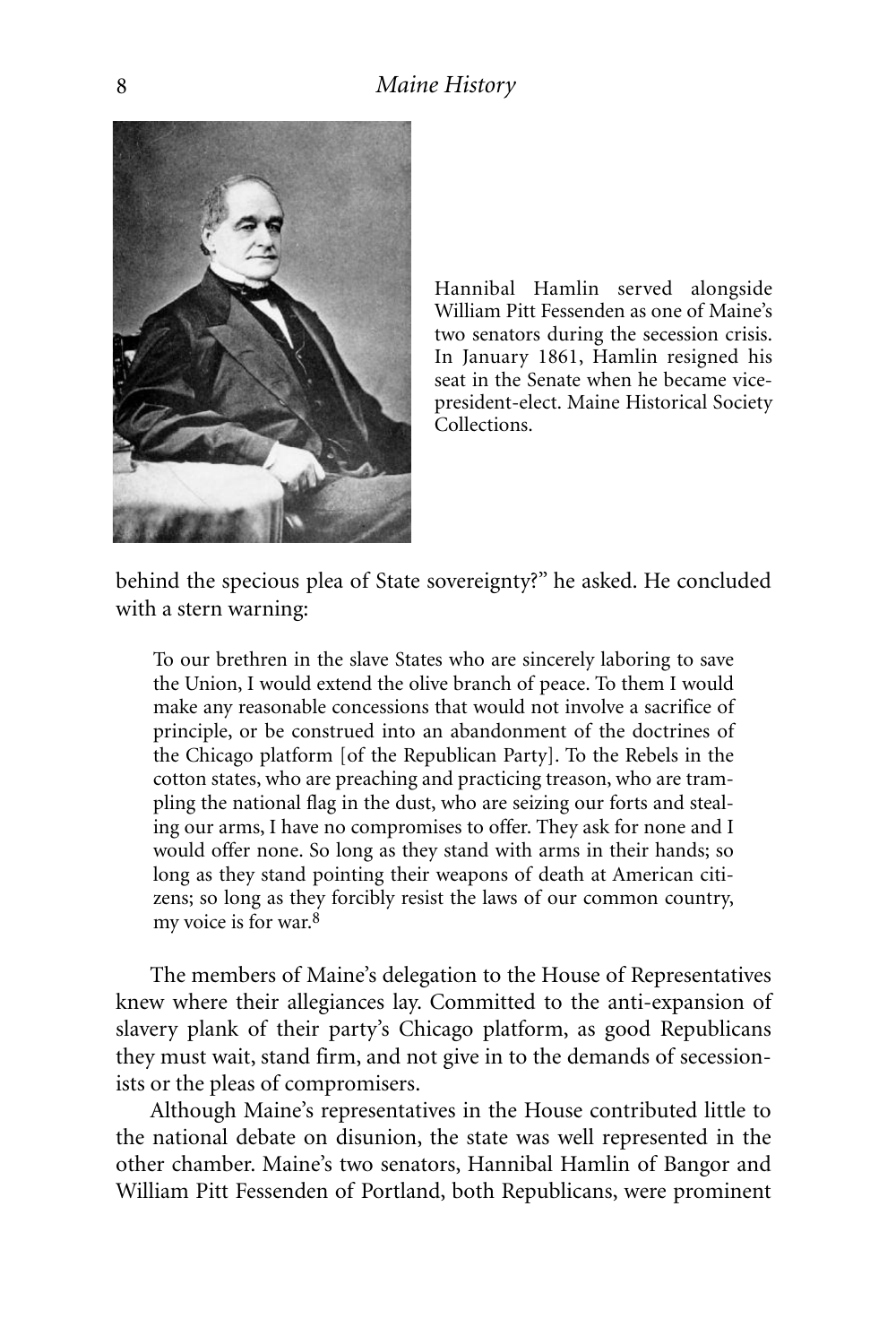

William Pitt Fessenden was one of Maine's two U.S. senators at the time of the secession crisis. Fessenden was considered one of the leaders of the Maine congressional delegation. During the secession crisis, he spoke eighty-eight times on the floor of the Senate. Maine Historical Society Collections.

figures in Washington. When Hamlin became the vice-president-elect, he resigned his Senate seat in January 1861. Governor Washburn then appointed former governor Lot M. Morrill of Augusta to fill the remainder of Hamlin's term, due to expire in 1863. Since Morrill was completely new to national politics, Fessenden inherited the role as pro forma leader of the Maine delegation. Uniquely suited to the role, his entire life up to 1860 had been one of hardship and upward struggle.

Born out of wedlock in 1806, Fessenden was forced to spend the early years of his life with his paternal grandparents. Precocious as a child, he entered Bowdoin College at an early age, graduating at the age of seventeen in 1823 (although his diploma was held up for a year due to incidents of repeated profane swearing). After graduation, he studied law and soon won election to the Maine House of Representatives in 1831. That same year, his fiancée, Ellen Longfellow, sister of Henry Wadsworth Longfellow, died. He was heartbroken. However, he married Ellen Deering, daughter of a Portland businessman, the following year. In 1841, he was elected as a Whig to the U.S. House of Representatives where he served for one term; the Democrats regained control of his district the following election. He stayed out of politics for twelve years, until 1854, when he was elected to the U.S. Senate. In his first speech on the floor of the Senate he rose in opposition to the Kansas-Nebraska Act, a speech that gained him national recognition.

In 1857, his second wife died and his own health was seriously affected by a strange ailment, a nineteenth century version of Legionnaire's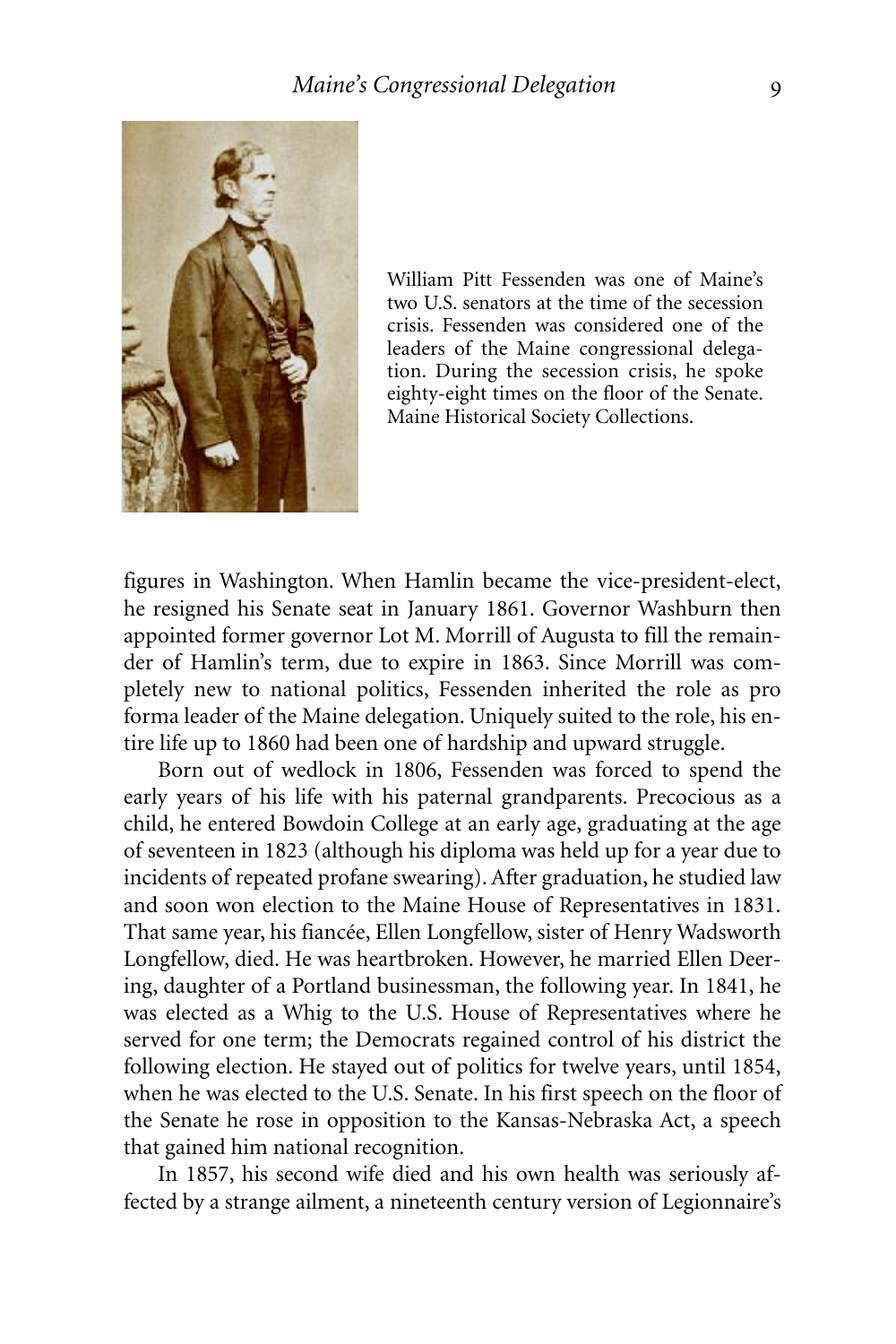disease, which seemed to originate from his stay at the National Hotel in Washington. His health was never the same after these setbacks, making him irritable and unsociable. It did not seem to affect his performance in the Senate, however, as he became one of the most respected debaters in that chamber. His particular talent lay in his ability to defeat Senator Stephen Douglas (D-Ill) in debate. 9 Fessenden was certainly not shy about speaking on the floor of the Senate. During the "lame duck" session of 1860-61, he gave eighty-eight speeches, four of which were major Republican policy speeches. In the first session of the Thirty-seventh Congress, beginning in March 1861, Fessenden practically dominated debate, in fact once pushing Senator Douglas to the point of challenging Fessenden to a duel. Luckily, cooler heads prevailed.<sup>10</sup>

In the month after the election of Abraham Lincoln, the entire country waited to see if the Deep South would follow through with its threats to secede from the Union. Henry Adams, great-grandson and grandson of two U.S. presidents, believed that many Republican congressmen "underrated the danger," later describing himself as having been "ignorant and helpless."11 Fessenden seemed to be among those who underestimated the will of secessionists in the South. In a letter to a relative he argued that "much of the noise is got up for effect in the hope that the North will be frightened and the Republicans induced to falter and thus lose the confidence of the people in their firmness and capacity."12

Prior to South Carolina's secession in late December 1860, few of the Republican newspapers in Maine seriously considered that the South would secede from the Union. The editor of the *Bangor Daily Whig and Courier* expected that "the sane men of the South will soon take care of the thing, and prevent the Hotspurs from absolutely ruining that section . . . meanwhile the North has only to keep quiet."13 The *Portland Advertiser* agreed with this assessment: "The truth is that the disunion movement in South Carolina and Georgia is, and has been very much exaggerated . . . the [Robert Barnwell] Rhett men found themselves in a miserable minority and powerless when brought in opposition to the more general and conservative opinions of the people."14 At least one Republican newspaper dared the southerners to secede. On December 11, 1860, the *Bangor Jeffersonian* included this poem in its pages:

> To the South Carolina Disunionists We ask one favor – only one, Just take this brief confession. We're sick and tired to hear you prate, So long about secession.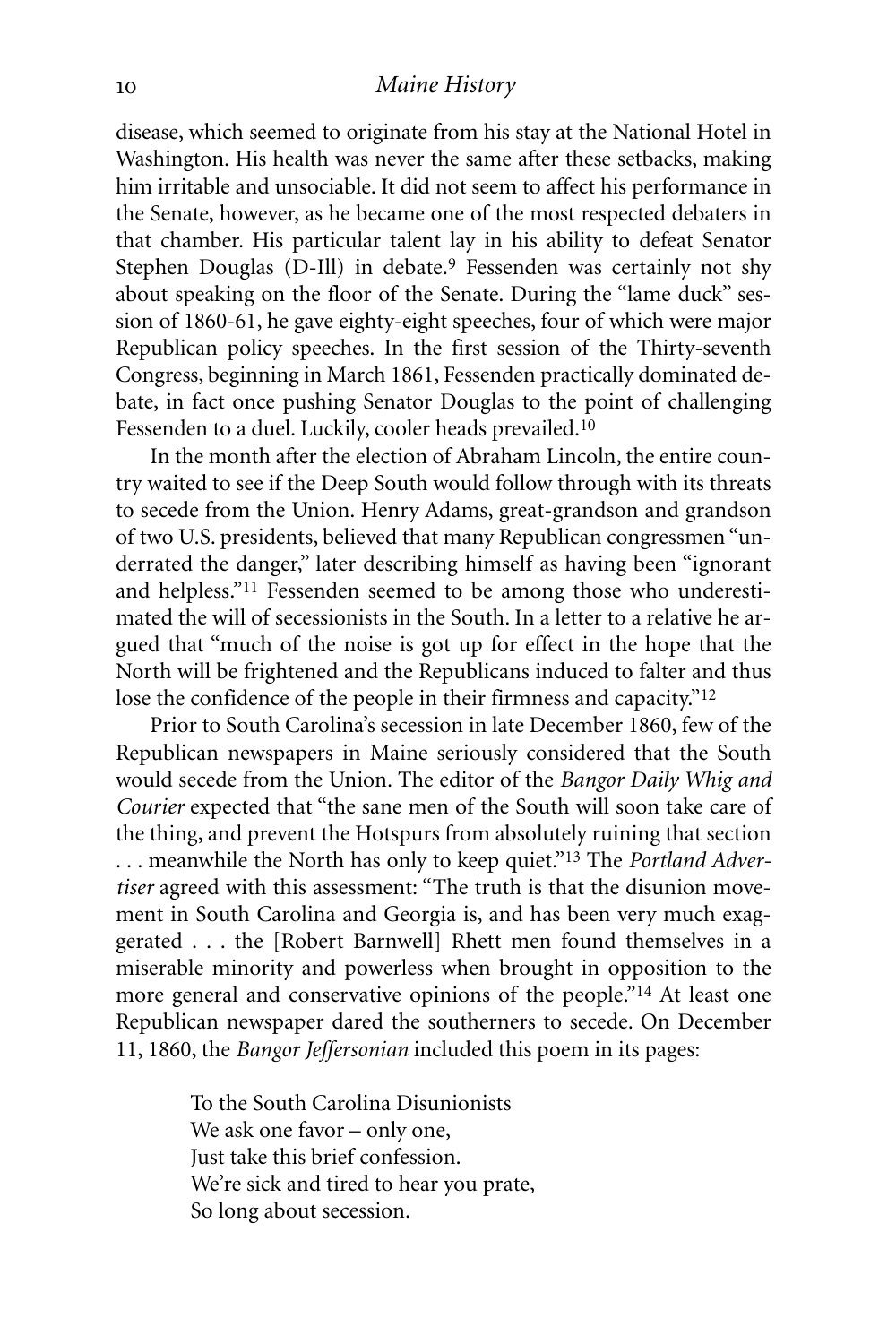Out get you gone – nor stop to talk, You blustering hateful varlots. We feel as virtue feels at threats, Which come from lips of harlots.

Just as the frightened Tuscan cried, Unto those stern beholders, As some pale loathsome corpse was tied, To rot upon his shoulders.

So cries from Northern lips have rung, Though few have deigned to heed'em, While slavery's rotting corpse was hung Around the neck of freedom. 15

Maine's Democratic newspapers were less sure that the talk of secession was just that. The *Farmington Franklin Patriot* observed, "however dark the signs of the times may be, it is not yet too late to attempt to allay the impending storm, if the friends of the country will but exert themselves as they may."16 The *Machais Union* echoed those sentiments and warned, "Public opinion must be concentrated against them [abolitionists]. They are the enemies of peace and traitors to their country."17 The *Eastern Argus* of Portland, in an article full of forebodings, warned that secession "will be a blow, the inevitable effect of which, will be the destruction of the national government."<sup>18</sup>

Of all Mainers, Marcellus Emery, editor of the *Bangor Daily Union*, was probably the most outspoken opponent of coercing the South to remain in the Union. In 1860, he supported John J. Breckinridge, the southern Democratic candidate for president. Soon after the election, Emery wrote a lengthy editorial on the right of secession:

The Union of Maine with South Carolina rests and depends for its continuance on the free consent and will of the sovereign people of each. When that consent and will is withdrawn on either part, their Union is gone, and no power exterior to the withdrawing can ever restore it. A sovereign State may be conquered and held as a subject province; but no aggregation of power can ever force or compel it to be a co-sovereign and co-equal member of the American Union. It may yet be in the power of the North, which had most wickedly and unjustifiably provoked this unhappy controversy, to save the Union. Let there be no delay, else our glorious Union is gone, and gone forever. 19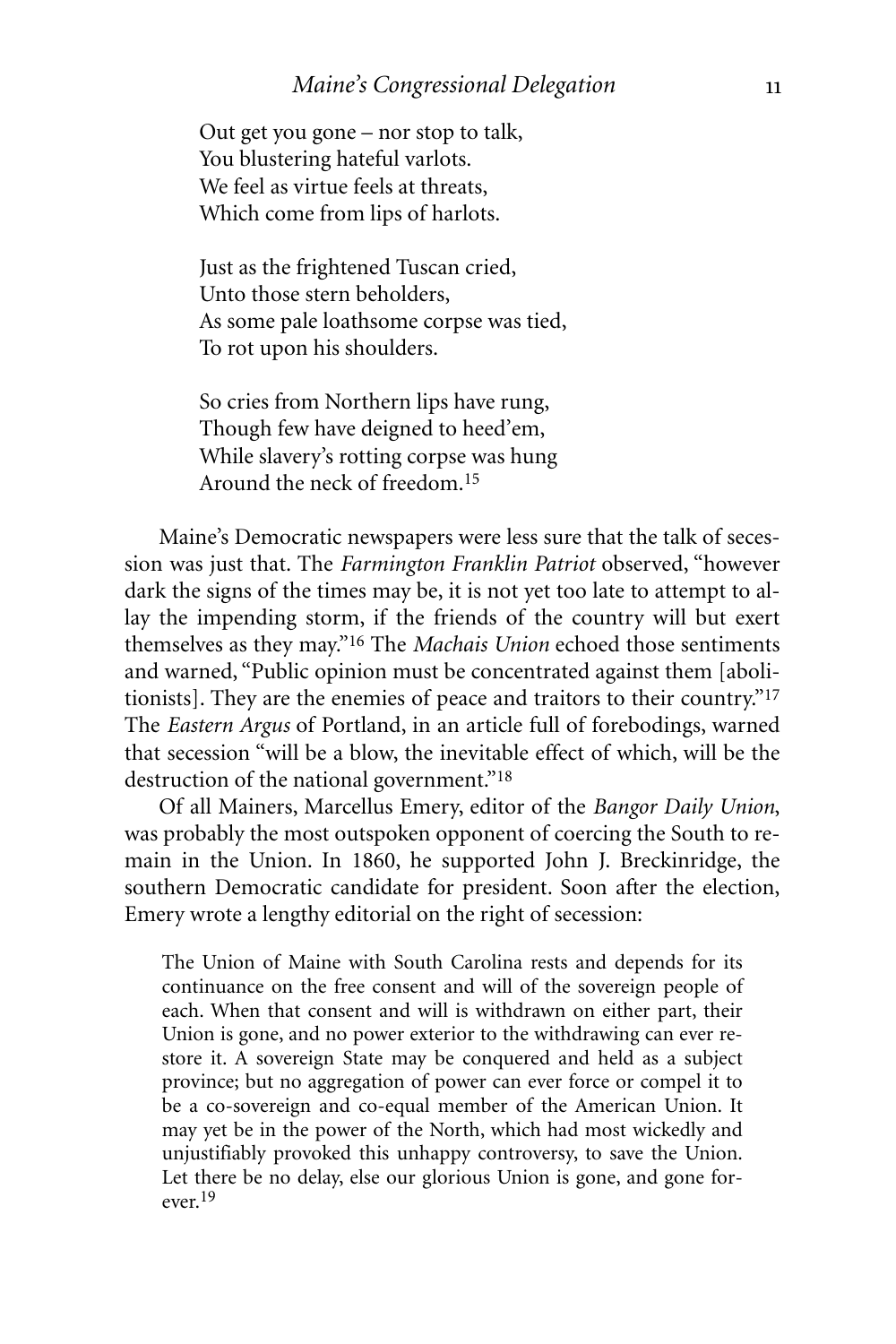President James Buchanan's State of the Union address in December 1860 was greeted with mixed reviews in the Maine press. Even the Democratic newspapers had trouble finding something positive to say about it. The *Eastern Argus* reported, "he lacks the boldness and decision firmly to propose and execute a policy designed to relieve the country from its distress."20 Republican newspapers attacked the president for his weakness, but applauded his statement that no state had a constitutional right to secede. Following Buchanan's address, Congress set up committees in both chambers to consider possible compromises. The Senate Committee of Thirteen included important members from both the North and the South, men such as Stephen Douglas (D-Ill), John J. Crittenden (D-Ky), Jefferson Davis (D-Miss), Robert Tombs (D-Ga), William Seward (R-N.Y.), and Benjamin Wade (R-Oh). The House Committee of Thirtythree had one member from each of the states; Freeman Morse represented Maine. These were the most prestigious men in Congress. The hope was that their influence was great enough to avoid catastrophe.

However, by the time the committees were formed and met for the first time, South Carolina had seceded from the Union. Time was running out for Congress to reach a compromise. It was also clear that Abraham Lincoln was opposed to any compromise involving the expansion of slave territory. This type of compromise had been introduced by Senator John J. Crittenden. The so-called Crittenden Compromise proposed adding several amendments to the Constitution that would reestablish the 360 30' line (from the Missouri Compromise) as the boundary between free and slave states, protect slavery where it already existed, protect slavery in Washington, D.C., and protect the interstate transportation of slaves. Crittenden also urged Congress to reaffirm the Fugitive Slave Act and recommended the repeal of the personal liberty laws in the North.

Senator Fessenden's mail ran very much opposed to compromise. His uncle, Joseph P. Fessenden of Bridgton, wrote early in January 1861, "The very existence of the Republican Party and the safety of the country depend on a determined adherence to the platform which they put forth to the people and by which they triumphed in the late elections."21 Likewise, Woodbury Davis, justice of the Maine Supreme Court, wrote on January 14, 1861:

I am opposed to all temporizing schemes and tricks, designed mainly to put off the decisive hours. Slavery will not consent to give up the control without a struggle. The sooner it comes the better. Internal quarrels and starvation will soon bring the South to terms, without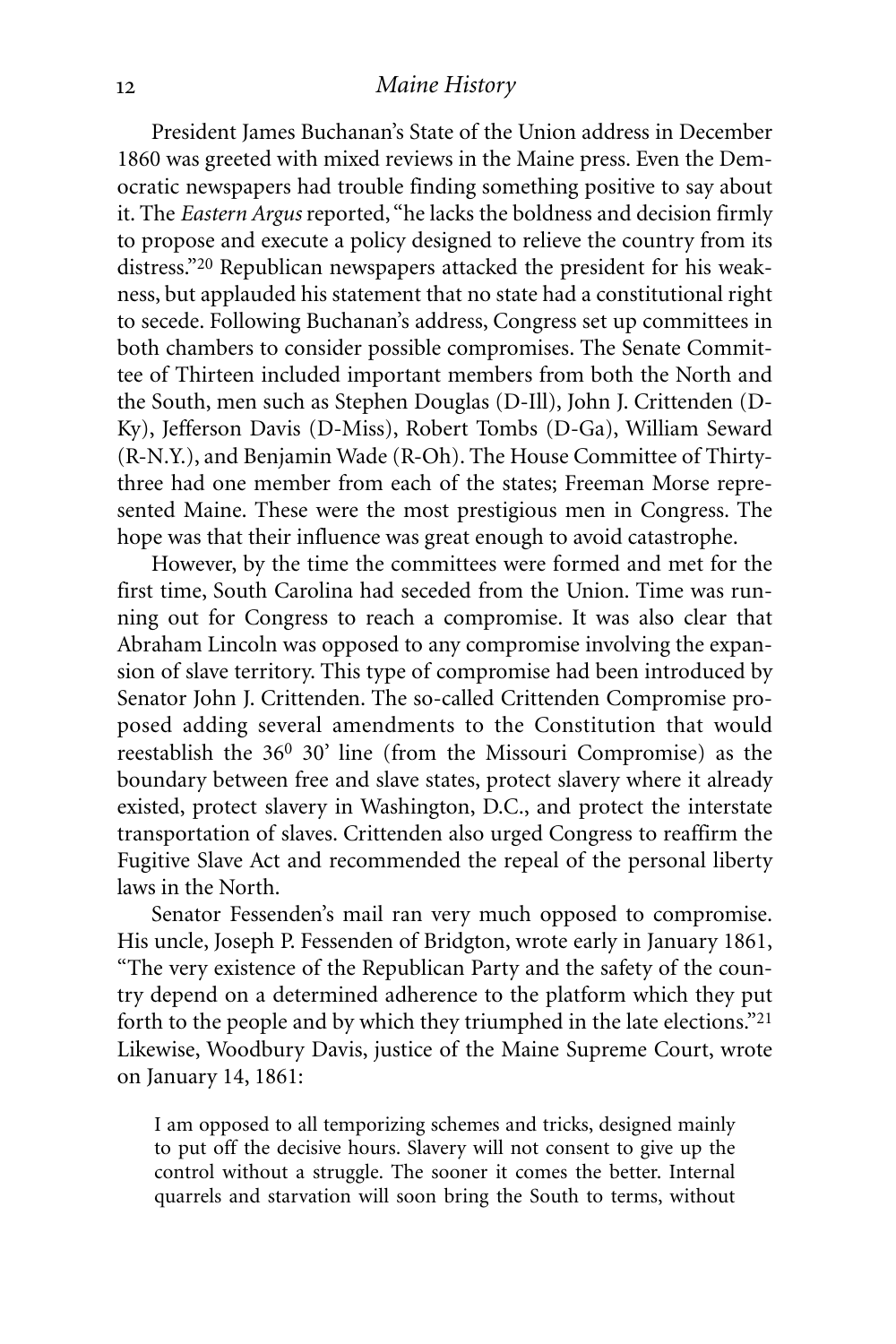our yielding one iota. Pardon me, as one of your constituents, for praying you resist all propositions for concession, from whatever quarters they come. 22

Finally, Hannibal Hamlin wrote to his former Senate colleague in January complaining about the Crittenden proposals:

What of the movements in Washington? Is there to be a miserable and humiliating compromise by which we as Republicans are to be disgraced? I trust not, and yet I have my fears as I look at things from my standpoint. It seems to me that Crittenden is doing more mischief than all the fire-eaters in the land. Has he an idea that his scheme can be carried out by guaranteeing slavery in all the continent south of 36˚ 30' for it amounts to that? When it comes to that, it will be time for us to try secession. 23

Maine Republicans were clearly in no mood for compromise, and many were willing to consider extreme measures to end the dispute over slavery.

On January 12, 1861, Senator William Seward gave his much-anticipated speech on the Senate floor. Many believed that, as a leader of the Republican Party and probable secretary of state in Lincoln's cabinet, Seward would submit Lincoln's plan to ease the crisis or in some way try to placate the southern states. Many were disappointed with his speech in that regard, although the *Bangor Whig and Courier* called it "a great and patriotic effort for the preservation of the Union."24 Southerners saw nothing new in the speech; within a week Georgia joined South Carolina, Mississippi, Florida, and Alabama by seceding from the Union. Some northerners believed the speech was too wishy-washy and conciliatory. When Seward followed this speech with another of the same tone on January 31, Senator Fessenden felt compelled to rise and attack. However, Senator Mason of Virginia took the floor before him and attacked Seward's speech so vigorously from the southern viewpoint that Fessenden decided to refrain from speaking. 25

Marcellus Emery seemed quite pleased with Seward and the fact that divisions in the Republican ranks were evident. He wrote in the *Bangor Daily Union*, "Republicans may as well understand, that the North is not a unit of coercion."26 By the time he wrote those words, the chance for a peaceful reconciliation was rapidly vanishing. Both the Senate Committee of Thirteen and the House Committee of Thirty-three were unable to reach any sort of compromise. By February 1, Louisiana and Texas had seceded, bringing the total number to seven states that had left the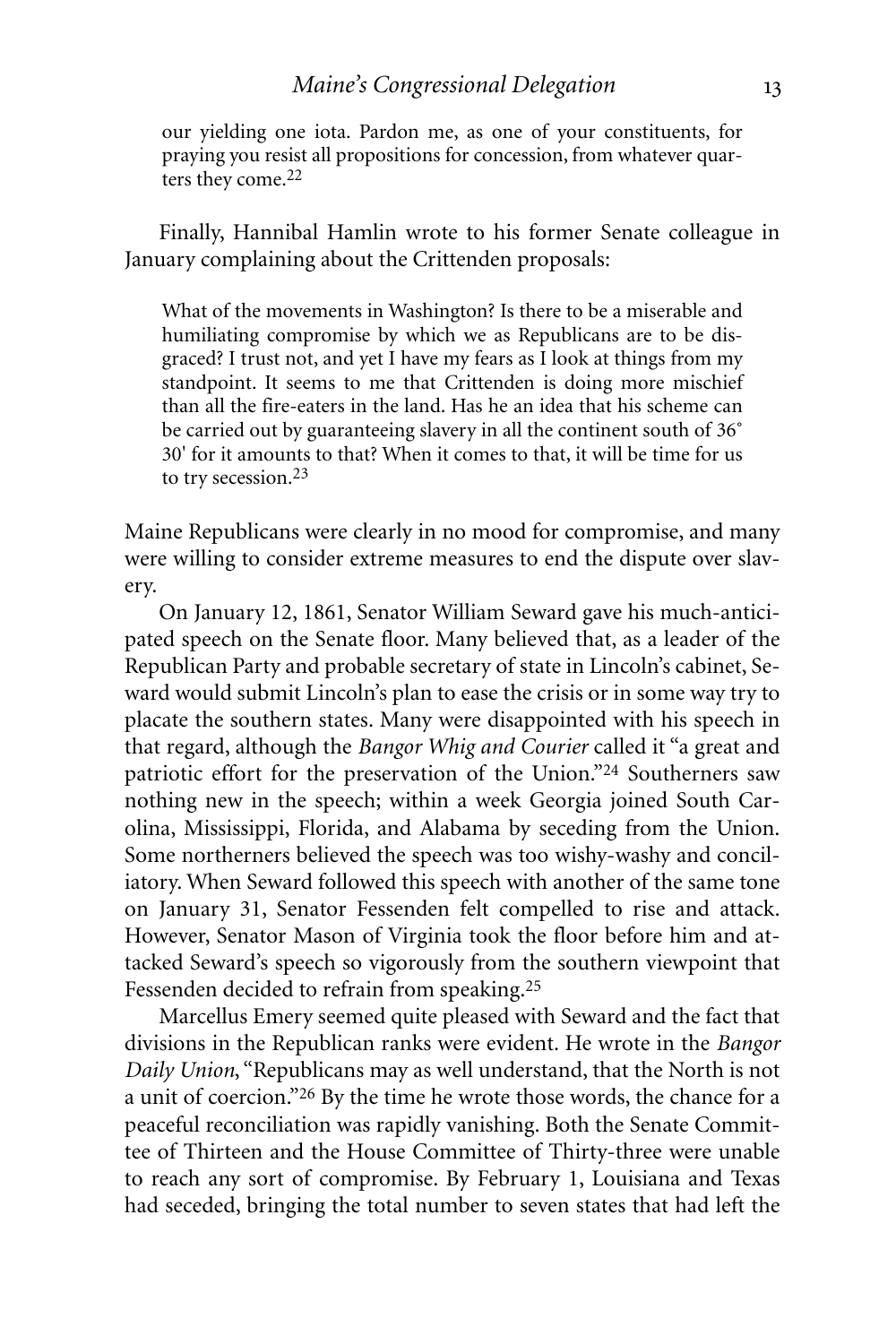Union. Delegates from those states met in Montgomery, Alabama, on the fourth of February and within four days a constitution for the new Confederate States of America had been approved. Even the news that Jefferson Davis had been inaugurated as president of the Confederacy did not seem to move Fessenden. "We have become so accustomed to the Secession movement," he wrote home, "that it frightens nobody. Secession is getting a check in various quarters, and our seceding friends are finding it much easier to raise the devil than to lay him."27

Democratic newspapers in Maine attacked Republicans for their tactics. The editors of the *Eastern Argus*, in an article entitled "The Effects of Delay," commented:

The prospect is worse now than ever before. There is indeed, but very little room for hope. A few days will probably decide the momentous question, whether or not this Government is to be forever broken up! Delays have proved disastrous thus far, and they will be still more so. The Republican leaders can put matters in process of amicable adjustment in twenty-four hours, if they but will it. If they fail, let them not expect to be held guiltless. 28

There was, however, another attempt to reach a compromise in February 1861. On the same day that the seven seceded states met in Montgomery, delegates from the other states gathered at Willard's Dance Hall in Washington. The Washington Peace Conference would eventually include one hundred and thirty-two delegates from twenty-one states. It was called by Virginia under the provisions of the fifth article of the Constitution. At first, several leaders of the northern states were opposed to the conference. Governor Israel Washburn of Maine took the lead in trying to convince other northern governors to refuse to appoint delegates. In a telegram to Governor William Yates of Illinois, Washburn wrote that the appointment of delegates would "demoralize the Republican Party."29 He was convinced of the undesirability of answering Virginia's "invitation to reverse the verdict of the people."30 However, when Governor Yates and Governor John Andrews of Massachusetts both decided to send delegates in order to insure a Republican majority at the conference, Washburn relented. He picked the Maine congressional delegation in Washington to attend as delegates to the conference but gave them a stern warning: "Artful politicians – rich merchants, and speculators, whose god is money, will counsel peace, regardless of principle, see that you yield not to their solicitations."31

Maine's Democratic newspapers were outraged at Washburn's selec-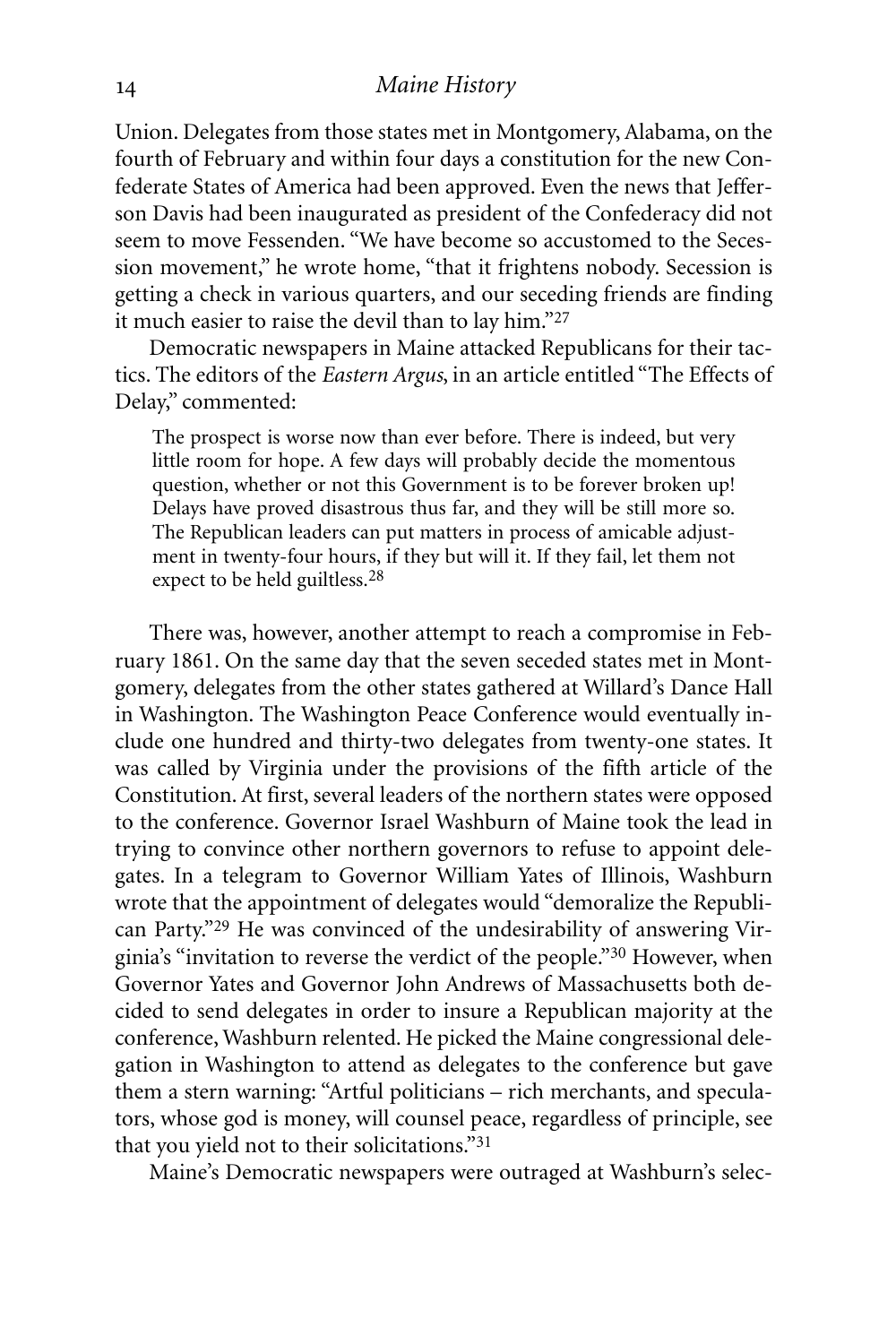tion of delegates. The *Rockland Democrat and Free Press* was particularly scathing in its attack:

These men will go into that convention not to aid, but thwart pacification. By prejudices, association, and commitment, they are against peace. The object of the convention is union, theirs is disunion; the object of the convention is peace, theirs is war; the object of the convention is to save the country, theirs is to save the Republican Party. How long shall this insolence, this wickedness, be upheld in our State?<sup>32</sup>

The *Democrat and Free Press* also warned of the economic consequences of disunion:

How much will be done upon our whole line of seacoast in the large towns, during the next season, if this quarrel is not ended soon? Will there be ships built, lumber manufactured, lime burnt, and will other branches of industry flourish? No. Everything must partake of the great depression. But the leading Republicans at Augusta, with Washburn at their head, care nothing for the sufferings of their fellow-citizens. 33

The Republican *Kennebec Journal* of Augusta, by contrast, had nothing but praise for Washburn's selections:

Maine should not be speaking one voice in Congress and another voice in the Convention. When they [the people of Maine] want Democrats to represent them at Washington on the momentous issues that now concern, they will so declare at the ballot-boxes in a way not to be misunderstood. 34

At the Washington Peace Conference, the Maine delegates rejected every compromise resolution and did little else. Six of the eight members simply stayed away, except for the final vote. Fessenden, for one, did not believe the convention could make much of a difference. Fessenden and the other members of Maine's delegation not attending decided to spend their time in Congress. Only Lot Morrill and Daniel Sommes participated much in the proceedings of the conference. Acting as contrarian, Sommes, when he was in attendance, proposed several unnecessary amendments to resolutions. For example, he introduced an amendment guaranteeing free speech in the territories. Morrill was appointed to a committee of twenty-one to which was delegated the responsibility of drawing up resolutions. During one debate on resolutions, James A. Seddon, the obstreperous delegate from Virginia announced, "Virginia will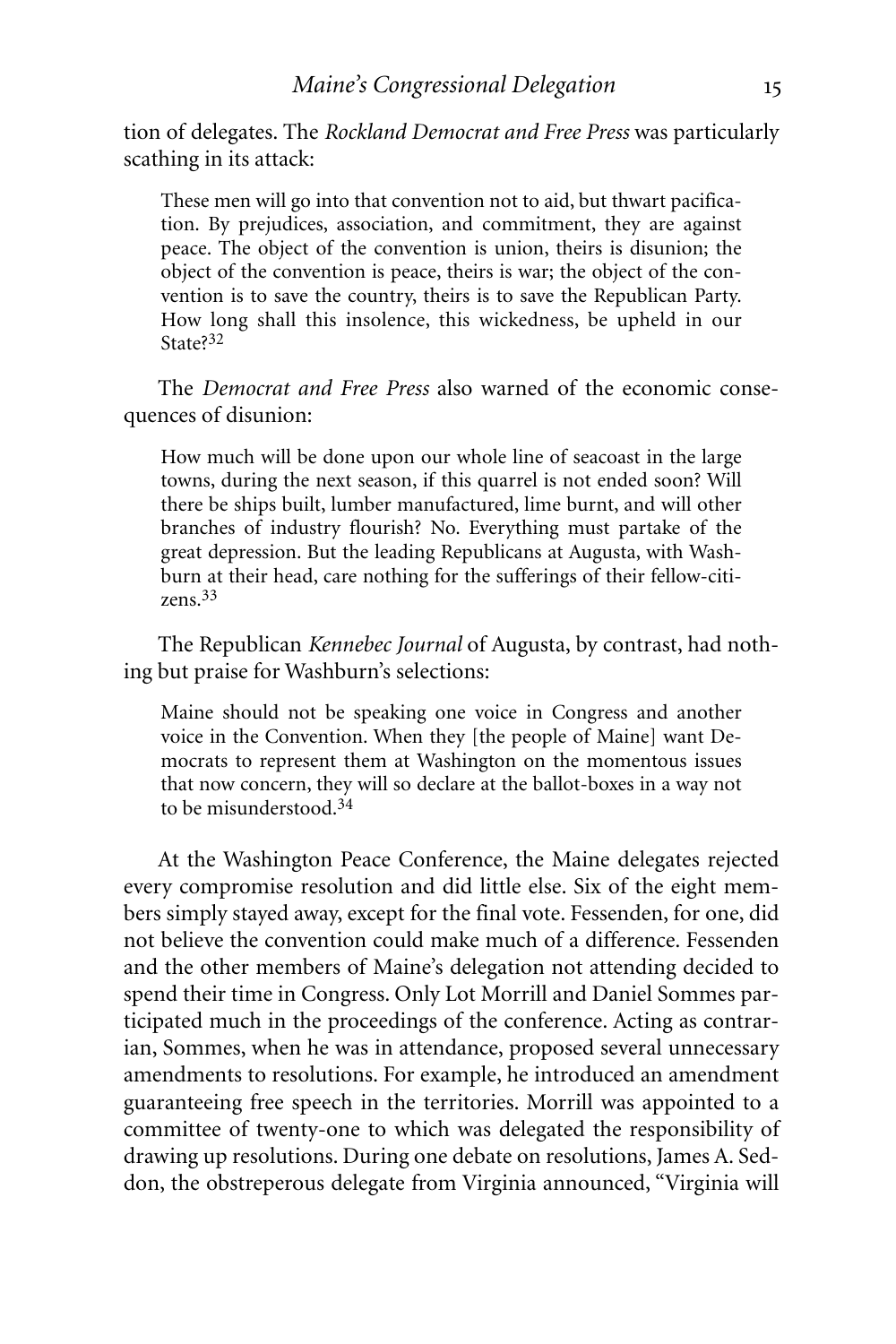

Lot M. Morrill served as governor of Maine from 1848 to 1851. In 1861, Morrill was appointed to fill Hannibal Hamlin's seat in the Senate when Hamlin was elected vice president. Morrill was one of the few Maine delegates to the Washington Peace Conference who spent significant time at the meeting. At the conference, Morrill was appointed to the committee that was in charge of drafting the resolutions. Maine Historical Society Collections.

not permit coercion." Maine's Lot Morrill rose to reply that such an attitude was one of menace, "It gives aid and comfort to those who trample upon the laws and defy the authority of the Government." At this point, Robert Stockton, a Democrat from New Jersey, shouted "Silence, Sir!" and rushed towards Morrill with violent and angry gestures. Twenty or thirty Republicans formed a wall around Morrill, while a like number of southerners rallied around Stockton. Only the intervention of former President John Tyler, who was acting as chairman, stopped the convention from erupting into a brawl.35

The Washington Peace Conference submitted seven resolutions to Congress for consideration, summarized as follows:

- 1) Reintroduction of the  $36^{\circ}$  30' (Missouri Compromise) line dividing free and slave territories in the West.
- 2) Two-thirds vote in Congress to acquire new territories.
- 3) Protection of slavery where it exists.
- 4) Enforcement of the Fugitive Slave Law.
- 5) Prohibition of the foreign slave trade.
- 6) All of the states would have to agree to a repeal of sections one, three and five.
- 7) Slave owners to be compensated for runaway slaves they were unable to recover because of actions taken by mobs or riotous assemblages. Citizens of the states would be protected.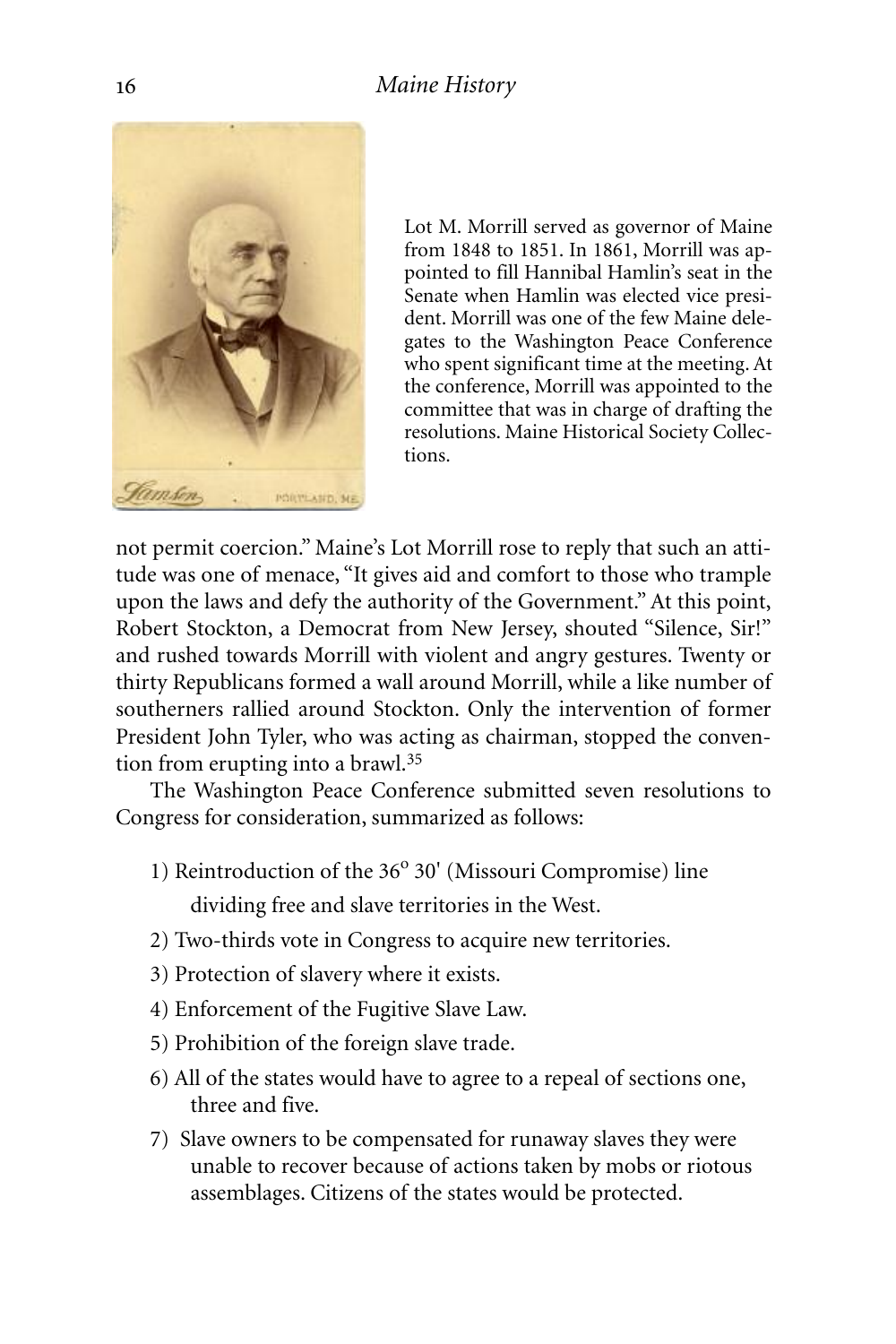The only two state delegations to vote against all seven resolutions were those from Iowa and Maine. These resolutions were then rejected by the United States Senate, thus ending the last major attempt to reach a compromise during the secession crisis. 36 The Washington Peace Conference of February 1861 ended in failure.

Yet, there was still hope that war could be avoided. When Abraham Lincoln took the oath of office on March, 4, 1861, seven slave states had seceded from the Union, but eight slave states had not. Many in the Republican Party thought that if those numbers could be maintained for a while, perhaps the seceded states might be convinced, one by one, to rejoin the Union. Henry Adams wrote, "We shall keep the border states, and in three months or thereabouts, if we hold off, the Unionists and Disunionists will have their hands on each other's throats in the cotton states." Lincoln himself said in his inauguration speech that the issue of civil war was in the hands of the South, as he firmly believed that Unionists in the South were still in the majority and would eventually reverse the course of secession. 37

When the Thirty-seventh Congress met in special session in March 1861, not much had changed. Maine's new delegation included Samuel Fessenden of Rockland, John N. Goodwin of South Berwick, Anson P. Morrill of Readfield, Frederick Pike of Calais, John Rice of Foxcroft, and Charles Wilson of Auburn. It was a group even more "ultra" Republican than those of the Thirty-sixth Congress. William Pitt Fessenden and Lot Morrill remained as Maine's senators. These men were not interested in compromise and no new compromise proposals were introduced in this session. In fact, by March, most of the Republican newspapers in Maine were writing about treason and the punishment of traitors. The *Bangor Daily Whig and Courier* even asked U.S. District Court Judge Peleg Sprague to write an article defining treason for its readers (which he did two years later in March 1863).<sup>38</sup> On April 12, 1861, the problem of simply defining treason became moot, as the first shots of the Civil War were fired at Fort Sumter, off the coast of Charleston, South Carolina. The country was at war with itself.

How does a civil war erupt in a representative democracy? Perhaps the real problem during the Great Secession Winter of 1860-1861 was a lack of statesmanship. It would be easy to blame the inevitability of the war on the fact that John J. Crittenden was not Henry Clay, or William Seward was not Daniel Webster. In many ways, the crisis of 1860-1861 can be compared to the Cold War of the 1950s and 1960s. After a decade or more of confrontation, the Soviets and Americans reached a point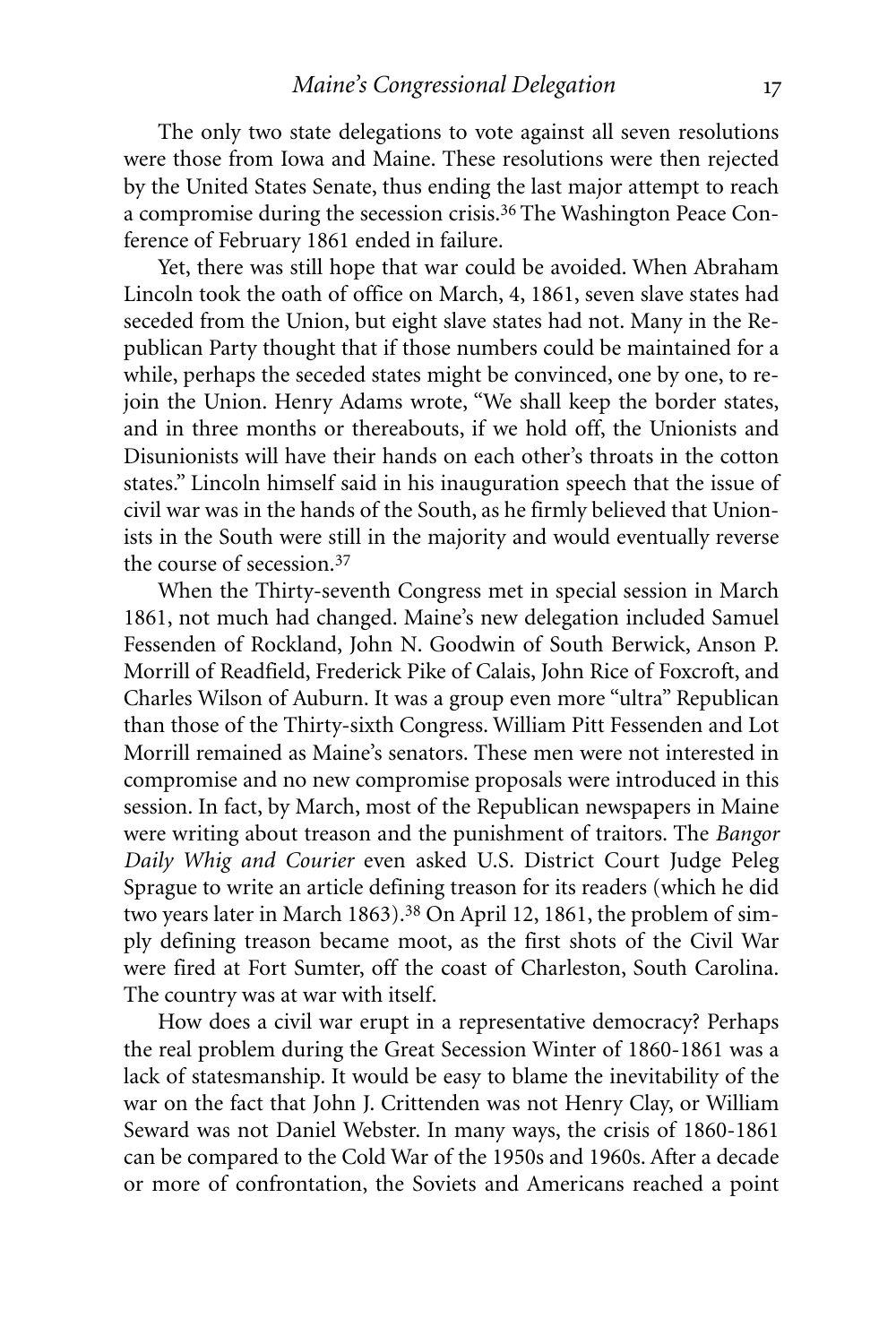during the Cuban Missile Crisis when accommodations had to be made or war would result. The difference is that in 1962, the leaders of both countries realized that war would be too terrible. The price to pay for superiority would not be worth the cost.

Hardly anyone in 1860-61 had an idea of the coming sacrifices to be made.Very few, in their wildest nightmare, could know that four years of the deadliest war in American history would result or that 620,000 Americans would have to die because of a failure to reach accommodation. Would William Pitt Fessenden or the other members of the Maine delegation in Congress have done anything different if they had known that over 9,000 Maine men would die as a result of the war?

The paradoxes of this period abound. The election of 1860 was won by a party which could garner only 38.9 percent of the popular vote in the country, with no support at all in nine southern states. Eventually, eleven states seceded from the Union even though large pockets of Union support remained in those states, especially in the hill sections of Virginia, Tennessee, North Carolina, and Georgia. States' rights advocates in the South wanted federal assurances to help catch runaway slaves. Northern supporters of a strong federal government nullified federal fugitive slave laws. Republicans expected southern Unionists to wrestle control of their state governments from the radicals, so they did not think they had to resort to compromise. Southern Unionists expected adequate assurances of good will from northern moderates and assumed compromise would follow.<sup>39</sup> Thus, the whole question of inevitability may rest on the fact that these groups had simply forgotten to listen to each other.

Regardless, the citizens and leaders of the state of Maine had control over three issues which may or may not have changed the course of American history. They could have demonstrated moderation by voting for Stephen Douglas or John Bell in the presidential election of 1860. They could have repealed their personal liberty laws in order to make a minimal concession to the South. They could have supported the Crittenden Compromise, other compromise efforts in Congress, or the Washington Peace Conference. They did none of these. In fact, they did the opposite. They overwhelmingly voted for Abraham Lincoln and Republican candidates in the election of 1860, even though this may have been against their own economic self-interest (as the war effectively ruined the coastal trade and textile industry in the state). They rejected any attempts to repeal their personal liberty laws, even though the laws were technically unconstitutional and, in fact, acts of nullification. Through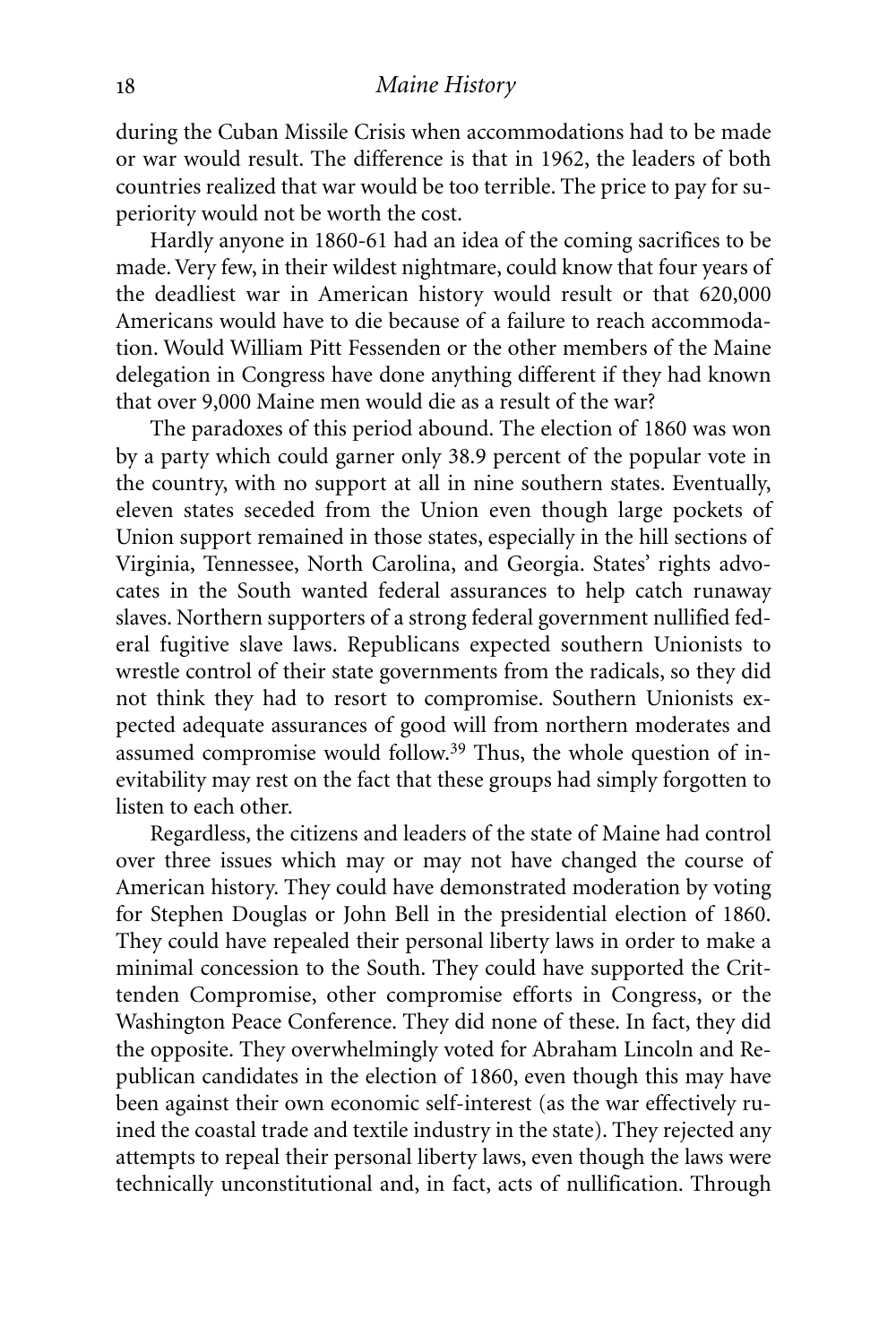

The aftermath of secession in Charleston, South Carolina. Pictured here in 1865 are the ruins of the Cathedral of St. John and Secession Hall, where secession was declared by South Carolina in December 1860. Attributed to George N. Barnard. Courtesy of the Library of Congress.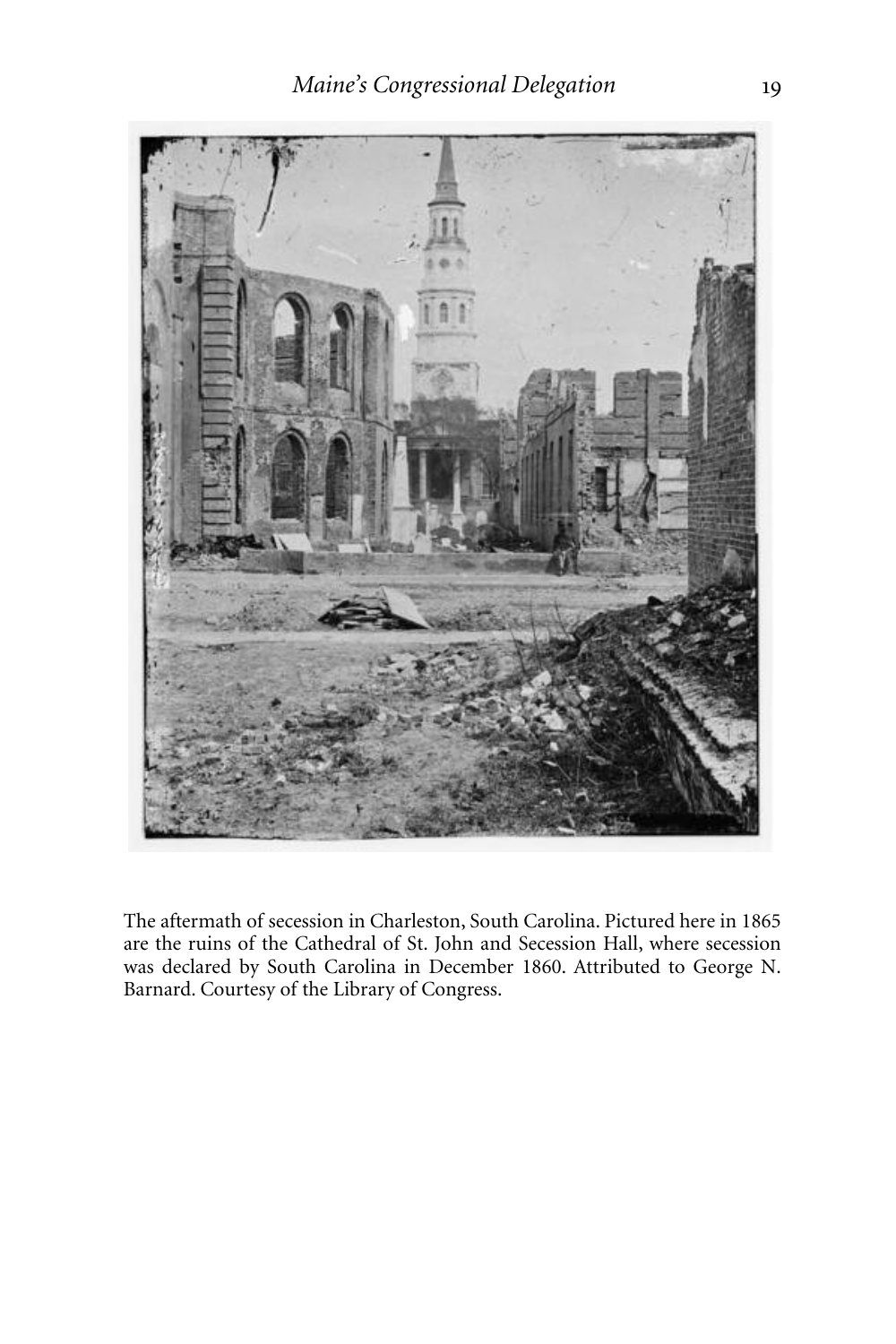their representatives in Congress, they rejected all compromise attempts, even to the point of sabotaging those attempts.

Perhaps, due to rapid shifts and changes in population, technology, industry, westward expansion, revolutionary ideas from Europe, or other factors, the North could not wait for the South to voluntarily abolish slavery as the Russians would communism in the 1990s. Perhaps, it was time to end almost 250 years of slavery in the land of liberty— to take a stand and reject the path of compromise. Perhaps, amidst all the paradox and confusion, the people of the state of Maine and their representatives in Congress knew, steadfastly in their hearts, that it was time.

#### **Notes**

1. Allan Nevins, *The Emergence of Lincoln* (New York: Charles Scribner's Sons, 1950), p. 413.

2. Dwight Lowell Dumond, *The Secession Movement, 1860-1861* (New York: Octagon Books, 1963), p. v.

3. H. Draper Hunt, *Hannibal Hamlin of Maine* (Syracuse, NY: Syracuse University Press, 1962), p. 137.

4. David Morris Potter, *Lincoln and His Party in the Secession Crisis* (New Haven, CT: Yale University Press, 1962), p. 157.

5. For more on the personal liberty law issue see Jerry R. Desmond, "The Attempt to Repeal Maine's Personal Liberty Laws," *Maine History* 37, no. 4 (Spring 1998): 194–209.

6. Representative Ezra French, for example, became second auditor of the Treasury in the Lincoln administration.

7. *Congressional Globe*, 36th Congress, second session.

8. *Congressional Globe*, 36th Congress, second session, p. 550. Emphasis added.

9. All of the information about Fessenden's life prior to 1860 comes from Frances Fessenden, *Life and Public Services of William Pitt Fessenden* (Boston: Houghton, Mifflin and Company, 1907), volume I.

10. *Congressional Globe*, 37th Congress, first session, p. 1462. It is true that Douglas may have intimated a challenge to Fessenden. Fessenden's reply was: "I am ready to meet my responsibilities here or anywhere, to the best of my ability physically and otherwise, everywhere, I shall not call upon the Senator, although he used language which upon his code would call for something more. I hold that I will insult no man . . . no man whom I believe to recognize a code different from my own."

11. Potter, *Lincoln and His Party in the Secession Crisis*, p. 78.

12. Fessenden, *Life and Public Services*, p. 116.

13. *Bangor Daily Whig and Courier*, November 9, 1860, p. 2.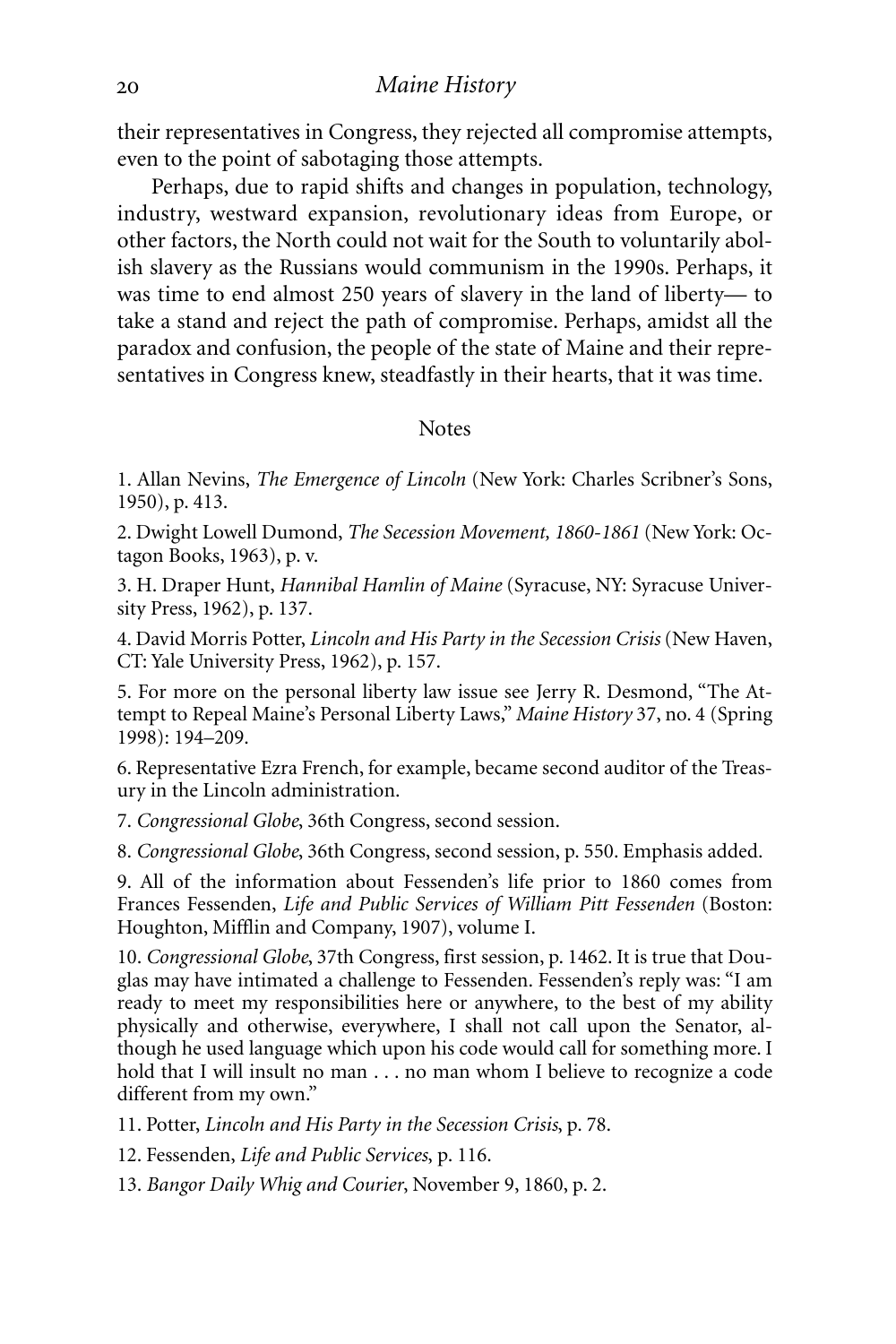14. *Portland Daily Advertiser*, November 14, 1860, p. 2.

15. *Bangor Jeffersonian*, December 11, 1860, p. 1.

16. *Farmington Franklin Patriot*, November 30, 1860, p. 2.

17. *Machais Union*, December 4, 1860, p. 2.

18. *Eastern Argus* (Portland), December 12, 1860, p. 2.

19. *Bangor Daily Union*, November 13, 1860, p. 2.

20. *Eastern Argus* (Portland), December 7, 1860, p. 2.

21. Joseph Fessenden to W. P. Fessenden, January 10, 1861, Letters and Private Papers of William Pitt Fessenden, Library of Congress, Washington.

22. Woodbury Davis to W. P. Fessenden, January 14, 1861, Letters and Private Papers of William Pitt Fessenden, Library of Congress, Washington.

23. Charles Eugene Hamlin, *The Life and Times of Hannibal Hamlin* (Cambridge, MA: Riverside Press, 1899), p. 383.

24. *Bangor Daily Whig and Courier*, January 16, 1861, p. 2.

25. On the secession of the lower South states see William J. Cooper, Jr., and Thomas E. Terrill, *The American South: A History* (New York: McGraw-Hill, 1991), pp. 339-341; Fessenden, *Life and Public Services*, pp. 121-122.

26. *Bangor Daily Union*, January 22, 1861, p. 2.

27. Cooper and Terrill, *American South*, pp. 341, 344-345; Fessenden, *Life and Public Services*, pp. 124-125.

28. *Eastern Argus* (Portland), February 20, 1861, p. 2.

29. Robert Gray Gunderson, *Old Gentlemen's Convention: The Washington Peace Conference of 1861* (Madison: University of Wisconsin Press, 1961), pp. ix, 33 (quotation).

30. Gunderson, *Old Gentlemen's Convention*, p. 40.

31. Gunderson, *Old Gentlemen's Convention*, p. 40.

32. *Rockland Democrat and Free Press*, February 18, 1861, p. 2.

33. *Rockland Democrat and Free Press*, February 18, 1861, p. 2.

34. *Kennebec Journal* (Augusta), February 15, 1861, p. 2.

35. Gunderson, *Old Gentlemen's Convention*, pp. 55-56, 70.

36. Gunderson, *Old Gentlemen's Convention*, pp. 90, 93-95, 109-110.

37. Nevins, *Emergence of Lincoln*, p. 471; on Lincoln's first inaugural address see Eric Foner, *The Fiery Trial: Abraham Lincoln and American Slavery* (New York: W.W. Norton, 2010), pp. 157-161

38. For more see "What is treason?: a charge, addressed by Hon. Peleg Sprague, Judge of the U.S. District Court for the District of Massachusetts, to the Grand Jury, at the March term, A.D., 1863" (Salem, MA: The Salem Union League, printed by C. W. Swasey, 1863). Justice Sprague, after much legalese, reacted to those who favored secession: "They delight to call our political system a compact, and assume that if it be so, they may, of course, destroy it at pleasure: as if